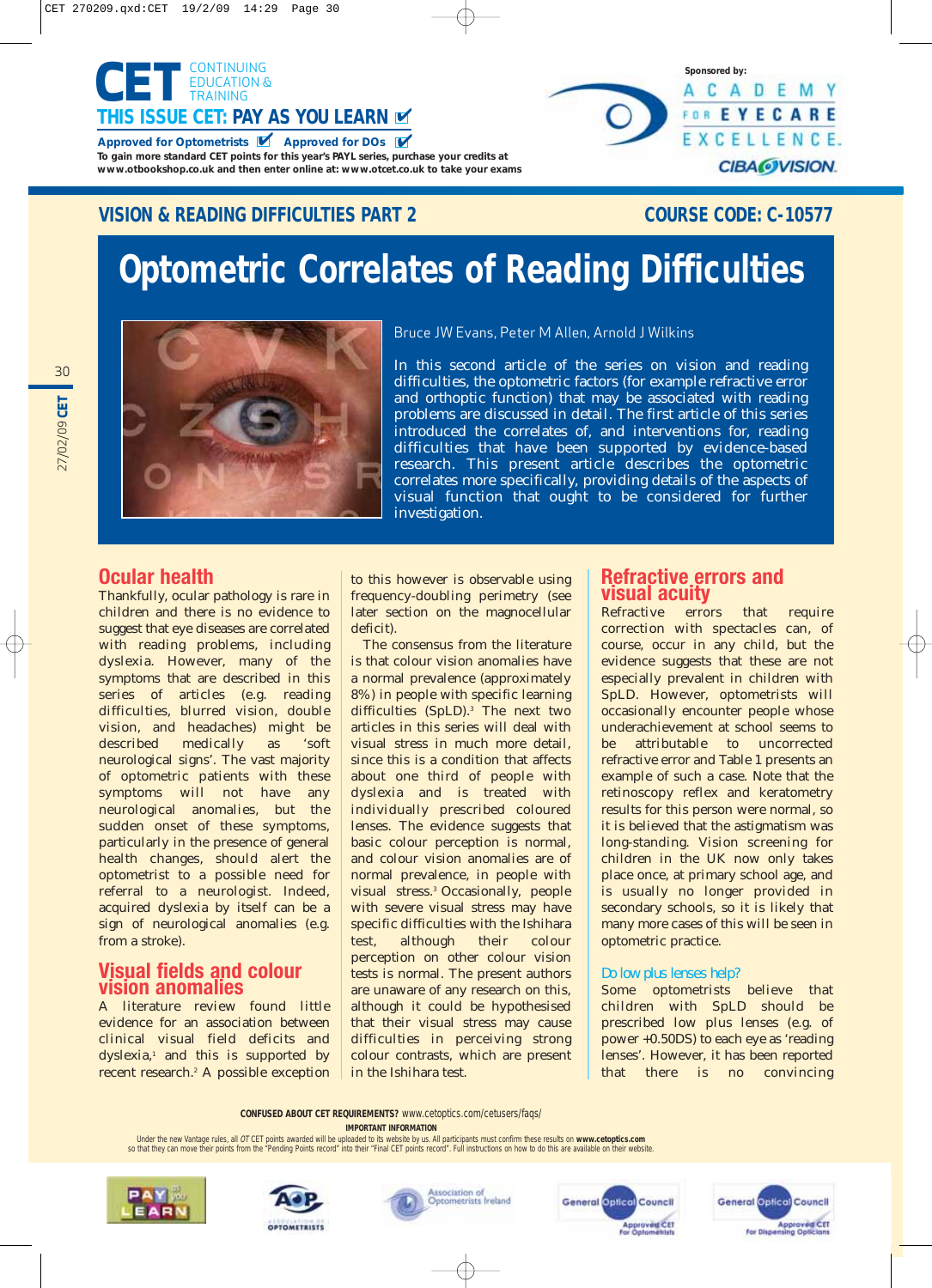

experimental evidence of such a benefit from low plus prescriptions.<sup>4</sup> There are, of course, occasional cases where low plus lenses are indicated, for example cases of decompensated esophoria with a high AC/A ratio, or cases of accommodative insufficiency.5 Prescribing in these cases however should be supported by the individual clinical results obtained.

When a patient has an ocular motor anomaly (e.g. binocular instability, decompensated heterophoria, or accommodative insufficiency) it can be helpful to investigate the effect of borderline refractive corrections on the ocular motor status. This is discussed in the later section on decompensated heterophoria.

One study that compared refractive errors in a group of children with dyslexia to a group of control children without dyslexia found that three times as many participants with dyslexia (42%) had been prescribed spectacles compared to the control group  $(14\%)$ .<sup>6</sup> However, the proportion of children in both groups that were actually using spectacles was similar,<sup>6</sup> whilst the distribution of refractive error in the two groups was also similar.<sup>7</sup> There are several likely explanations for this finding; parents of children with dyslexia are more likely to have sought optometric care,<sup>6</sup> or optometrists may be predisposed to correct low refractive errors because they genuinely want to try to help children with reading difficulties, or the increased prevalence of symptoms from other conditions such as visual stress and binocular instability may be misinterpreted by practitioners as a need for refractive correction. Nonetheless, the peer-reviewed evidence does perhaps justify a conservative approach to prescribing in these cases.

## **Strabismus & incomitancy**

Strabismus<sup>1</sup> and amblyopia<sup>8</sup> do not seem to be correlated with reading difficulties. The reason why strabismus does not impair reading is probably because of sensory adaptations.5 People with longstanding strabismus usually have a stable sensory adaptation such as

| Background           | • 29-year-old female adult student<br>· Patient had underachieved throughout school, but<br>this had never been investigated and there had been<br>no previous eye care<br>• Patient worked at a supermarket, but felt she could<br>achieve more and entered adult education. Her tutors<br>felt that her performance should be better and referred<br>her to an optometrist |  |
|----------------------|------------------------------------------------------------------------------------------------------------------------------------------------------------------------------------------------------------------------------------------------------------------------------------------------------------------------------------------------------------------------------|--|
| Symptoms             | • Words blur and move<br>• Skips words when reading<br>• Reading causes sore eyes and headaches                                                                                                                                                                                                                                                                              |  |
| Presenting vision    | • Right Eye: 6/15<br>$\bullet$ Left Eye: 6/24                                                                                                                                                                                                                                                                                                                                |  |
| Refractive error     | • Right Eye: -0.25/-3.25X180<br>$VA = 6/9$<br>• Left Eye: -0.25/-3.25X180<br>$VA = 6/9$                                                                                                                                                                                                                                                                                      |  |
| Ocular health        | • Visual Fields, ophthalmoscopy, pupil reactions, and<br>colour vision all normal                                                                                                                                                                                                                                                                                            |  |
| Ocular motor balance | • Ocular motility, cover test, near point of fixation<br>(NPC), fixation disparity, fusional reserves, and<br>accommodation all within normal limits<br>• No visual stress.                                                                                                                                                                                                  |  |
| Management           | • Prescribed spectacles to correct astigmatism                                                                                                                                                                                                                                                                                                                               |  |
| Follow-up            | • Spectacles were worn most of time and now<br>patient finding her education to be much easier<br>and she is performing better                                                                                                                                                                                                                                               |  |

## $\Rightarrow$  Table 1

Case study of a person who underachieved at school due to uncorrected refractive error

harmonious anomalous retinal correspondence (ARC) or suppression. This prevents the strabismus from interfering with visual perception.<sup>5</sup> Occasionally, eye care practitioners encounter patients whose sensory adaptation to strabismus is unstable and these people may benefit from treatment, sometimes in the form of eye exercises.<sup>5</sup> These cases are very rare and should be referred to eye care practitioners who have specialised in treating binocular vision anomalies.

## **Decompensated heterophoria**

Heterophoria is a normal feature of binocular vision status for most people. This is characterised by a misalignment between the eyes, either when one eye is covered or when the two eyes are presented with dissimilar images. There is no consistent evidence of a predisposition towards any particular type of heterophoria (exophoria, esophoria, hyper- /hypo- phoria or cyclophoria) in children with reading problems.<sup>1</sup>

**Sponsored by:**

ACADEMY FOR EYECARE EXCELLENCE.

**CIBA@VISION.** 

During normal everyday visual activity we exert motor fusion, via fusional reserves, to align the eyes so that sensory fusion can take place. With sensory fusion, the two monocular percepts are fused into a single image, and this usually provides additional information on the relative depth of adjacent objects. The role of sensory and motor fusion in allowing a person to compensate for heterophoria is summarised in Figure 1. If the dissociated heterophoria is excessive and/or if the sensory and motor fusion are inadequate then heterophoria may decompensate, in which case the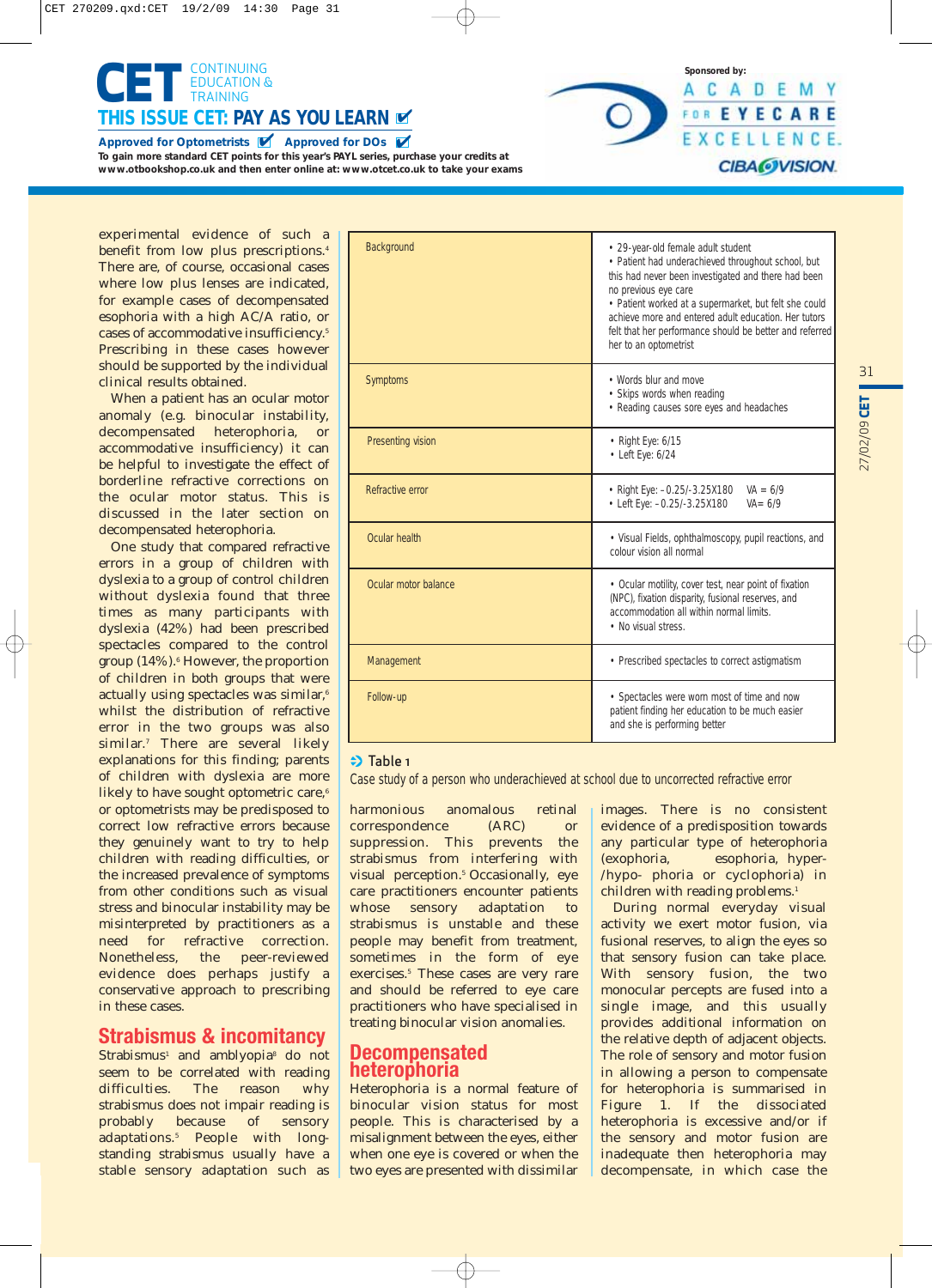





## **→** Figure 1

27/02/09 **CET**

27/02/09 CET

32

A simple model of binocular vision. Reproduced with permission from Evans, B.J.W. (2007) Pickwell's Binocular Vision Anomalies, 5th edition, Butterworth-Heinemann

patient is likely to suffer from symptoms<sup>9</sup> and decreased visual performance.<sup>10</sup>

The diagnosis of decompensated heterophoria is usually based on symptoms, cover test recovery, fixation disparity on the Mallett unit, and, in the case of exophoria, on the adequacy of the fusional reserve that opposes the heterophoria.<sup>5</sup> Relatively few studies have investigated whether decompensated heterophoria is correlated with dyslexia, but most of those that have done so have failed to find any significant association.<sup>1</sup>

Although decompensated heterophoria is not particularly correlated with reading problems, it may occur in any child and this could make reading more difficult. The management of decompensated heterophoria is usually by one of three options; eye exercises, refractive correction, or prismatic correction. The first two of these are the most common approaches in children, and the choice of treatment largely depends on the child's motivation.<sup>5</sup>

It was noted earlier in this article that it could be useful to investigate the effect of low refractive errors on decompensated heterophoria. They can influence the situation in three ways, reflecting the three key variables in Figure 1. If a patient has significant uncorrected hypermetropia then they may overaccommodate and this can cause a

decompensated esophoria. In such a case, plus lenses will reduce the heterophoria, changing the motor fusion variable in Figure 1. If an emmetropic patient with good accommodation has a decompensated exophoria, the prescription of negative lenses will induce accommodativeconvergence, which may render the heterophoria compensated via motor fusion. If the patient has a refractive error or visual stress that is causing blur or other visual perceptual distortions, then this will interfere with sensory fusion, the right hand variable in Figure 1. Correction of the visual stress or refractive error may be all that is required to render the heterophoria compensated. This may explain why, exceptionally, patients may be encountered where correction of a low degree of hypermetropia may render an exophoria compensated, although this is counter-intuitive if one just considers accommodative-

Water Cresses are sold in small bunches, one penny each, or three bunches for twopence. The crier, of Water Cresses frequently travels seven or eight miles. before the hour of breakfast to gather them. fresh; but there is generally a **OXO** pretty good in Covent Garden market. I brought, along Garden market, adjacent in the Metropolis, where they are planted and cultivated like other garden stuff. They are , however, from this decumstance, very inferior from those

convergence. These factors can be investigated clinically by using the Mallett fixation disparity test (Figure 2): the refractive error that eliminates any misalignment of the nonius bars

is likely to alleviate symptoms.

## **Convergence insufficiency**

Convergence insufficiency, in its simplest form, is characterised by a remote near point of convergence. The term is also sometimes used to describe a decompensated convergence weakness exophoria (problematic exophoria at near).

There is some controversy over whether convergence insufficiency is a correlate of dyslexia. Only one study since 2001 has found a slightly more remote near point of convergence in a group of children with dyslexia than in a control group.11 In any event, convergence insufficiency is such a common condition that even if its prevalence is no higher in children with reading problems than in good readers, it will be encountered quite commonly. The management is similar to that of decompensated exophoria, and exercises are very often effective. A range of exercises (Figure 3) developed at the Institute of Optometry has been found to be helpful for this condition.<sup>12</sup> These are designed to be carried out by the patient, usually a child, at home. There are a series of four target cards that the patient views, which create a variety of stereoscopic perceptions. The exercises come with detailed documentation, which gives the

> that grow in the natural state in a runs brook wanting that pungency of tasts which makes them very wholesome; and a weed very dissimilar in quality is often imposed upon an suspecting pu DXO **IL Hrush** chaser. Hearth Sieves, Bowls Clothesboroe and Lines, and almost every of turners are household article cried in the streets, Some of these walking turners travel with a cart, by which they can extend their trade and their profit. but the greater number carry their she on their shoulders, and find that to b

 $\mathbb{E}$   $\Pi$   $\rightarrow$ 

· 山 E 川

**SHE 3 MW** 

所在 外加 活

**SE** 

 $\Rightarrow$  Figure 2 The Mallett fixation disparity test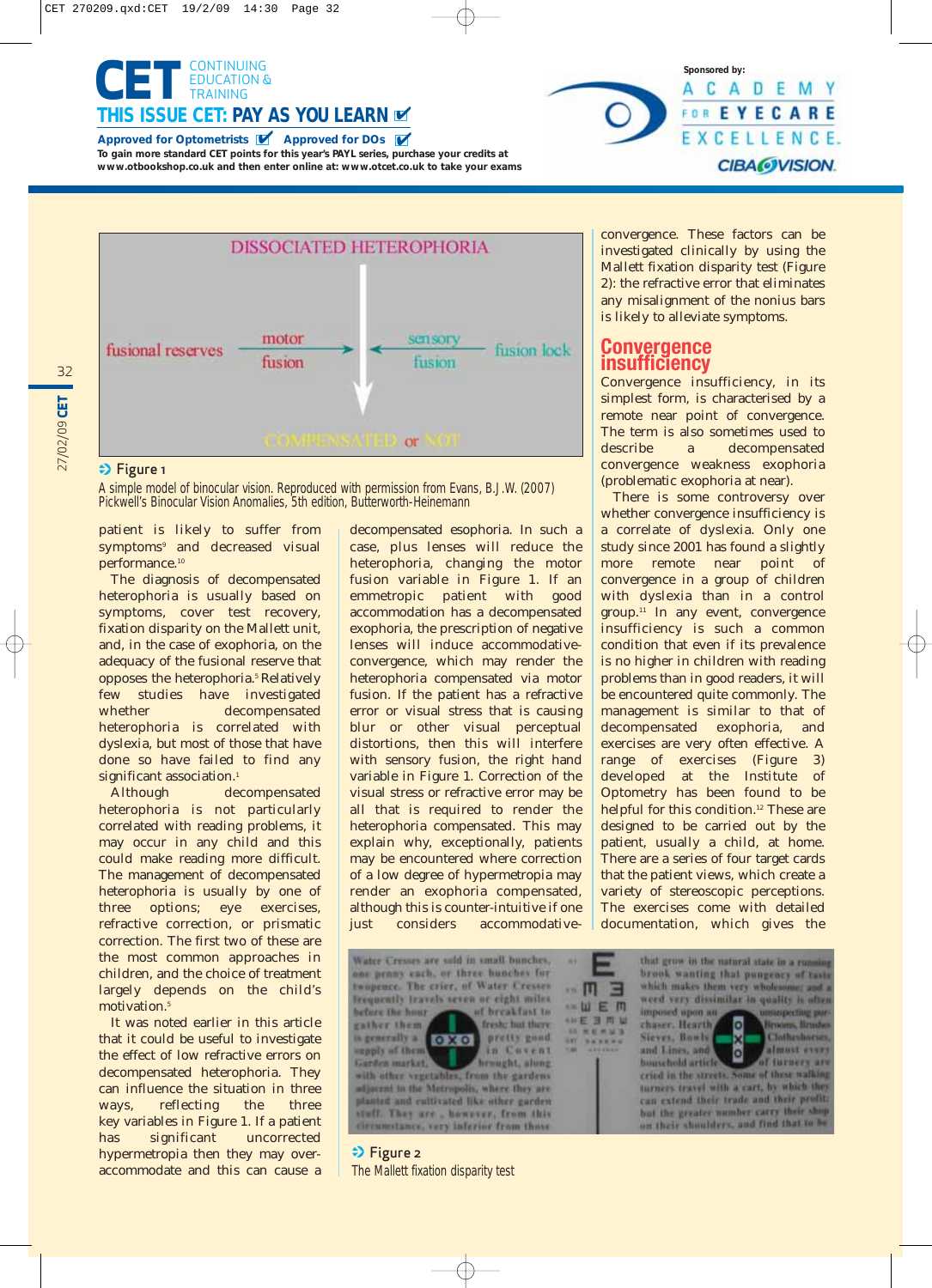



## **Binocular instability**

Binocular instability is a condition characterised by low fusional reserves and an unstable heterophoria. An unstable heterophoria can be detected with the Maddox wing test if the arrow moves by more than ±2Δ. However, it is most likely to be clinically significant if it is present under fused conditions, using the Mallett fixation disparity test. Research with this test shows that it is important to ask patients whether there is any movement of one or both bars; such a finding is often associated with symptoms.<sup>9</sup>

The fusional amplitude is defined as the range between the divergent and convergent break points of the fusional reserve measurement. In binocular instability, this is typically less than 20Δ and using this criterion, binocular instability has been found to affect about 15% of people with dyslexia compared to only 5% of controls.<sup>6</sup> This does not mean that 15% of people with dyslexia will require treatment, since more than one diagnostic sign is usually required to reach a firm diagnosis (see later).

Binocular instability is not the same as decompensated heterophoria,<sup>5</sup> although it is debatable whether decompensated heterophoria could be described as a form of binocular instability. A key difference is that in binocular instability the patient does<br>not have to demonstrate a not have to demonstrate a heterophoria. During normal eye movements, small vergence errors occur which mean that, even in an orthophoric patient, adequate fusional reserves are required to maintain comfortable fusion. There is some evidence of poor binocular coordination during saccades in children with dyslexia, which might be a contributor to reading difficulties.<sup>13</sup>

## **Accommodative problems**

One study found that a group of children with dyslexia had, on average, a slightly lower amplitude of accommodation (by about 3.00D) than a group of control children without dyslexia.6 This study found no difference between the groups in accommodative lag whilst the marginally reduced accommodation amplitude was not found to significantly impair reading performance. However, this finding might indicate that children with reading problems are slightly more likely to suffer from accommodative insufficiency compared to good readers, so it is sensible for children with reading problems to have a careful assessment of their accommodative function.

Accommodative function can be assessed in three main ways, and these will be described in more detail in the last article of this series. The most common test used however is the push up test, which measures the amplitude of accommodation, typically using an RAF rule. Another very useful method of assessing accommodative function is the monocular estimation method (MEM) of retinoscopy, and this approach has the advantage of not requiring a subjective response from the patient. The third test of accommodative function is that of accommodative facility testing, which assesses the patient's ability to change their accommodation. This especially relevant if a child has problems copying from the board (i.e. changing focus from distance to near and vice versa) although this symptom can result from non-optometric problems too, such as poor short-term memory. Two studies, one of accommodative facility<sup>14</sup> and one of combined accommodative and vergence facility,<sup>6</sup> have failed to find a relationship between infacility and dyslexia.

## **When are eye exercises necessary?**

The views expressed in this article might result in about 5-15% of children with reading problems receiving eye exercises, although some optometric



**Sponsored by:**

A C A D E M Y FOR EYECARE EXCELLENCE.

**CIBA@VISION.** 

 $\Rightarrow$  Figure 3 Institute Free-Space Stereogram (IFS) exercises. Reproduced with permission of i.O.O Sales Ltd., London

philosophies argue that a much higher proportion of children with reading problems should be treated. If there is even a faint possibility that optometric treatment will help, then why not have a go?

Optometrists have a duty to treat patients who need treatment, but also to only treat those cases that are likely to benefit from intervention. Parents of children with reading problems are often desperate to do anything they can to help their children, but financial resources and time will inevitably be limited. Time is especially relevant, because these children will often require extra teaching and homework. Specialist teaching is the most proven intervention for reading problems, and this can be especially effective if it is on a one-to-one basis. If an optometrist is not reasonably confident that an optometric intervention (e.g. eye exercises or spectacles) will help, then they might do better to advise the parents to use their resources to fund one-to-one support from a special needs teacher.

People with reading or other academic problems should be referred to eye care practitioners who have specialised in vision and learning and who will carry out an in-depth assessment of visual function. This 'special investigation' will require about a dozen different tests of binocular and accommodative function. The probability of failing a test increases with the number of tests that is carried out. So, if practitioners prescribe eye exercises (or spectacles) to every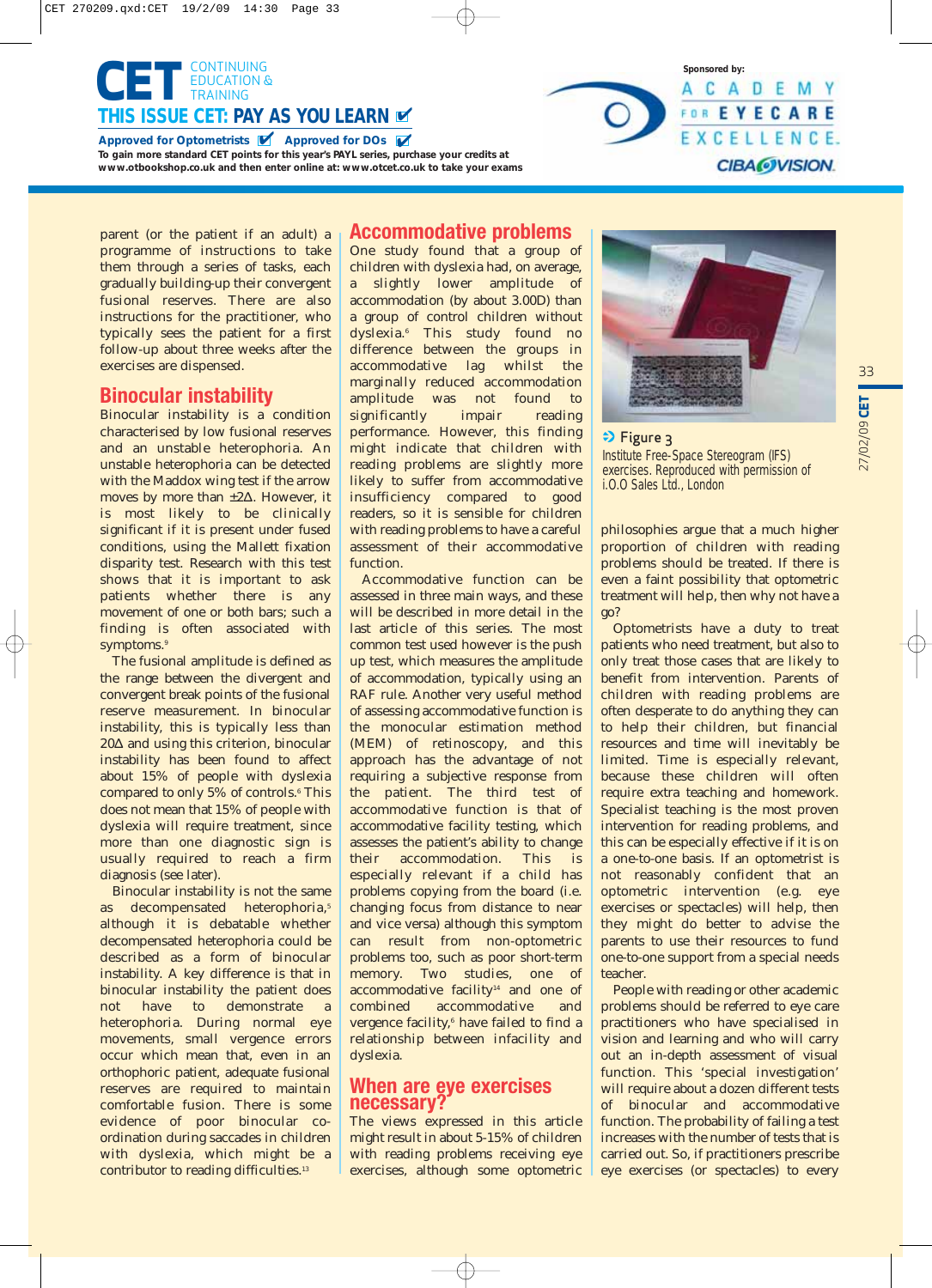



| <b>DISTANCE / NEAR</b><br>(delete)                                                                                                                                                                                                                                                                                                                                                                                                           | <b>Score</b> |
|----------------------------------------------------------------------------------------------------------------------------------------------------------------------------------------------------------------------------------------------------------------------------------------------------------------------------------------------------------------------------------------------------------------------------------------------|--------------|
| 1. Does the patient have one or more of the symptoms of decompensated heterophoria<br>(headache, aching eyes, diplopia, blurred vision, distortions, reduced stereopsis, monocular comfort, sore eyes, general irritation)?<br>If so, score $+3$ ( $+2$ or $+1$ if borderline)<br>Are the symptoms at $D \square$ or $N \square$<br>All the following questions apply to D or N, as ticked (if both ticked, complete 2 worksheets)           |              |
| 2. Is the patient orthophoric on cover testing?<br>Yes $\Box$ or No $\Box$<br>If no, score $+1$                                                                                                                                                                                                                                                                                                                                              |              |
| 3. Is the cover test recovery rapid and smooth?<br>Yes $\Box$ or No $\Box$ If no, score +2 (+1 if borderline)                                                                                                                                                                                                                                                                                                                                |              |
| 4. Is the Mallett horizontal aligning prism: $<1\Delta$ for patients under 40, or $<2\Delta$ for pxs over 40?<br>Yes $\Box$ or No $\Box$<br>If no. score $+2$                                                                                                                                                                                                                                                                                |              |
| 5. Is the Mallett aligning prism stable (Nonius strips stationary with any required prism)?<br>Yes $\Box$ or No $\Box$<br>If no, score $+1$                                                                                                                                                                                                                                                                                                  |              |
| 6. Using the polarised letters binocular status test, is any foveal suppression < one line?                                                                                                                                                                                                                                                                                                                                                  |              |
| Yes $\Box$ or No $\Box$ If no, score +2<br>Add up score so far and enter in right hand column<br>if score: <4 diagnose normal,<br>>5 treat,<br>4-5 continue down table adding to score so far                                                                                                                                                                                                                                                |              |
| 7. Sheard's criterion:<br>(a) measure the dissociated phoria (e.g., Maddox wing, prism cover test); record size & stability<br>(b) measure the fusional reserve opposing the heterophoria (i.e., convergent, or base out, in exophoria). Record as blur/break/recovery in $\Delta$ .<br>Is the blur point, or if no blur point the break point, [in (b)] at least twice the phoria [in (a)]?<br>Yes $\Box$ or No $\Box$<br>If no. score $+2$ |              |
| 8. Percival's criterion: measure the other fusional reserve and compare the two break points.<br>Is the smaller break point more than half the larger break point?<br>Yes $\Box$ or No $\Box$<br>If no, score $+1$                                                                                                                                                                                                                           |              |
| 9. When you measured the dissociated heterophoria, was the result stable, or unstable (varying over a range of $\pm 2\Delta$ or more). (e.g., during Maddox wing<br>test, if the Hz phoria was $4\Delta$ XOP and the arrow was moving from 2 to 6, then result unstable)<br>Stable $\Box$ or Unstable $\Box$<br>If unstable, score $+1$                                                                                                      |              |

## $\Rightarrow$  Table 2

Scoring system for diagnosing decompensated heterophoria and binocular instability. Reproduced with permission from Evans, B.J.W. (2007) Pickwell's Binocular Vision Anomalies, 5th edition, Butterworth-Heinemann. Note that this scoring algorithm is most appropriate for horizontal heterophoria. For vertical cases, if aligning prism of 0.5Δ or more is detected then, after checking trial frame alignment, measure the vertical dissociated phoria. If this is more than the aligning prism and there are symptoms then diagnose decompensated heterophoria. Still complete the worksheet for any horizontal phoria.

patient who fails one test from a large battery of tests then they will end up treating a high proportion of cases, probably including many who do not need treatment. Optometrists will be familiar with this problem when they diagnose glaucoma. If they referred every patient with pressures over 21

mmHg, or with any abnormality on a single visual field test, then they would refer a great many patients.

The solution to this problem, for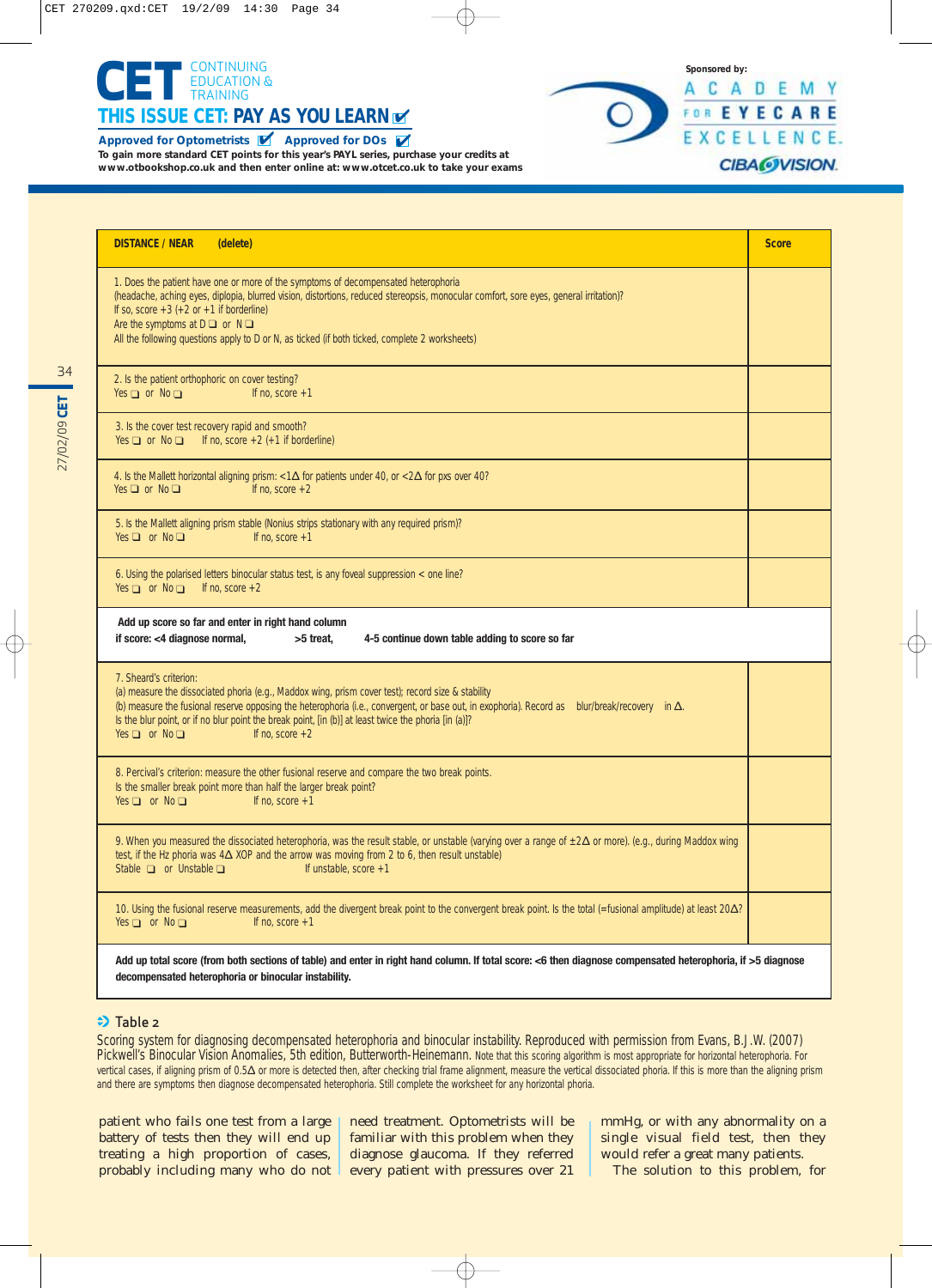

example in glaucoma diagnosis, is to combine test results. The same approach has been taken in the algorithm in Table 2 for the diagnosis of decompensated heterophoria and binocular instability. Such an approach can never be infallible and experienced clinicians will always make a careful decision about whether to treat based on the complete clinical picture, and on the results of repeated measurements over time.

Another factor that needs to be considered when deciding whether to treat a binocular vision anomaly is that these anomalies are very rarely completely stable. If the optometrist is seeing the child at the weekend then it is very likely that the situation may worsen when the child is tired, towards the end of a day at school. An indication of the likely effect of fatigue can be obtained by repeating the key ocular motor tests right at the end of the eye examination.

## **Saccadic and pursuit eye movements**

Reading involves saccadic eye movements, so it seems plausible to argue that reading difficulties might result from a problem with these. However, saccades are not unique to reading, but are the fundamental way that organisms with a highly differentiated retina (e.g. fovea vs. peripheral retina) use their visual system. When patients have unequivocal problems with their saccadic eye movements (e.g. patients with congenital nystagmus) then they tend to have general visual problems and not specific reading problems. This is one reason why the notion of abnormal saccadic eye movements contributing to SpLD is controversial.

This controversy has been fuelled by the observation, first made more than 70 years ago, that children with reading problems make more fixations and regressions when reading text. But the key question is whether this simply reflects the fact that they are searching for meaning because of their reading difficulty, rather than indicating saccadic dysfunction.<sup>1</sup> This question still has not been unequivocally answered.15, 16

In the 1980s attempts were made to address this controversy by recording eye movements whilst children with dyslexia, and controls, fixated a series of lights that were presented in sequence. Some studies found differences between the groups, but most controlled studies did not. A review of this research<sup>1</sup> noted that at this time, good research controlled for IQ but did not control for attention deficit disorder (ADD), since this was not so widely recognised at this time. ADD often co-exists with dyslexia and may be a confounding factor in this type of research. It is quite likely that attention will wander during the boring task of tracking lights, and this might be misinterpreted as an eye movement problem. The controversy about saccadic eye movements and dyslexia still continues, with some recent studies showing no abnormality of eye movements in dyslexia during a simulated reading task.17, 18

**Sponsored by:**

ACADEMY FOR EYECARE EXCELLENCE.

**CIBAOVISION.** 

More recently, it has been suggested that subtle attentional factors may impair the ability of people with dyslexia to process rapid stimulus sequences, but it is argued that this is unlikely to cause any significant direct effects on reading.<sup>19</sup> Visuospatial attention is discussed further later.

Although some studies have used sensitive eye movement recording equipment to measure binocular coordination during saccades,<sup>20</sup> it is questionable whether clinically available eye movement recording devices have the required accuracy to reliably detect, for example, the subtle binocular misalignments in binocular instability.

It has also been suggested that smooth pursuit eye movements may be abnormal in dyslexia. This type of eye movement is not normally involved in reading, so it is not surprising that the smooth pursuit impairments did not seem to be a significant cause of poor reading.<sup>21</sup>



## $\Rightarrow$  Figure 4

Schematic classification of ocular dominance. Classifications are in normal text in boxes and the text in italics provides examples of specific tests. Reproduced with permission from Evans (2001) Dyslexia and Vision. Wiley, Chichester.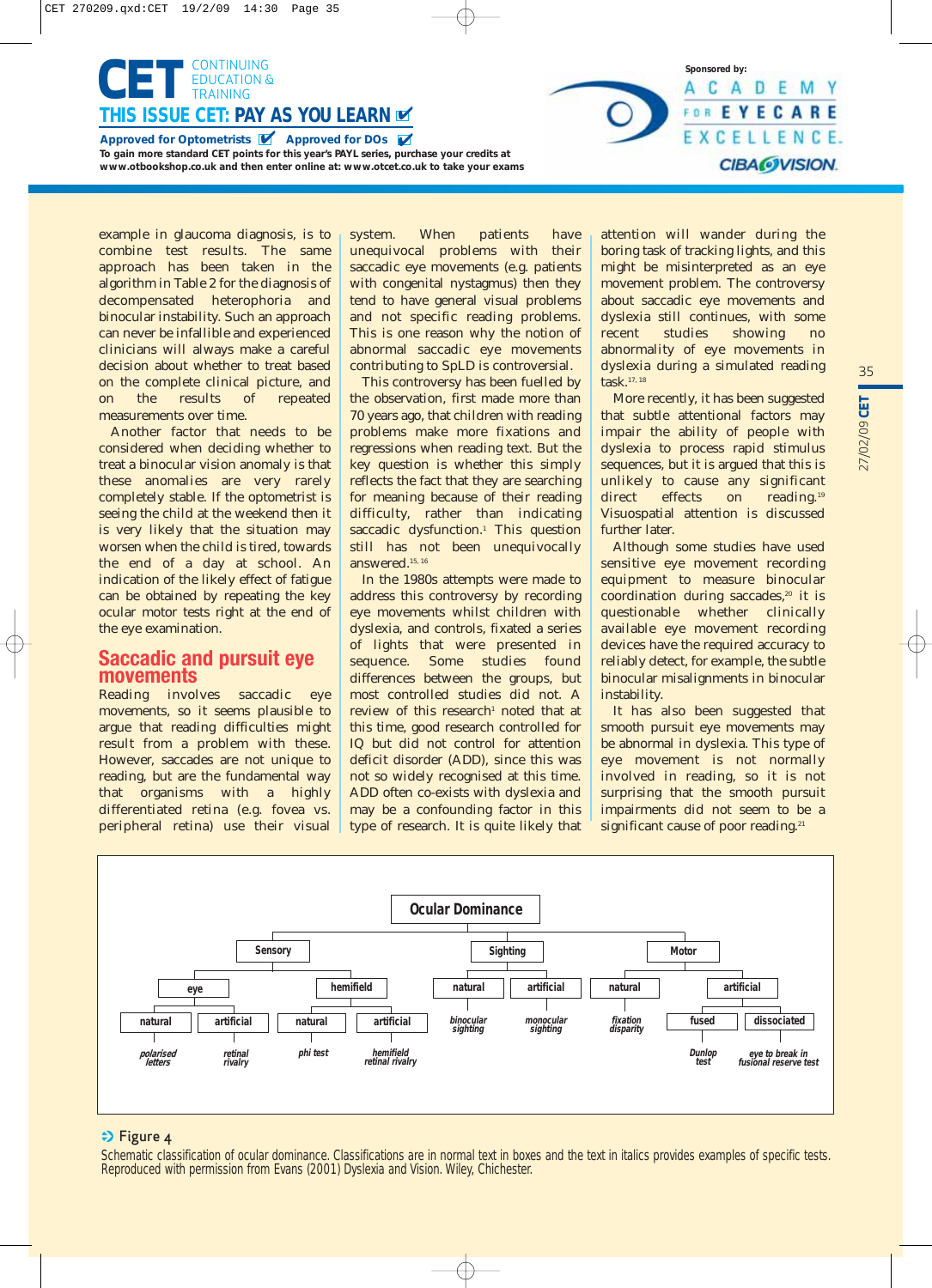



| <b>Characteristic</b>                      | <b>Magnocellular (M, transient)</b>                                                           | Parvocellular (P, sustained)                                                    |
|--------------------------------------------|-----------------------------------------------------------------------------------------------|---------------------------------------------------------------------------------|
| Type of cell in the optic nerve            | Magno or M-cells                                                                              | Parvo or P-cells                                                                |
| Ultimate destination in the brain          | Parietal lobe (this part of the brain covers about the same<br>area as a cardinal's skullcap) | Temporal lobe (the part of the brain adjacent<br>to the temple and ear)         |
| Sensitivity to movement and flicker        | Very sensitive                                                                                | Insensitive                                                                     |
| Ability to resolve detail                  | Good at resolving coarse detail                                                               | Good at resolving fine detail                                                   |
| Ability to detect contrasts                | Sensitive to low contrast objects                                                             | Sensitive to high contrast objects                                              |
| <b>Fffect of blur</b>                      | Relatively insensitive to blur                                                                | Greatly affected by blur                                                        |
| Area of visual field where most sensitive? | Peripheral vision                                                                             | Central vision                                                                  |
| Persistence of response to a stimulus      | Nerve cells respond briefly at the onset and offset of a<br>stimulus (transient)              | The response of the nerve cells persists<br>throughout the stimulus (sustained) |
| Ability to discriminate colours            | Unable to discriminate colours                                                                | Good at discriminating colours                                                  |

## $\Rightarrow$  Table 3

Comparison of magnocellular and parvocellular subsystems

In summary, since it is doubtful whether saccadic or pursuit eye movements are abnormal in people with reading problems, it is doubtful whether it is useful to assess or treat these basic visual functions. It has been argued that a number reading task, the developmental eye movement<br>(DEM) test, measures saccadic test, measures saccadic function (sometimes called oculomotor skills) but the present authors have not been able to find any research that compares performance in this test with the results of objective eye movement recording equipment.

## **Ocular dominance & the Dunlop Test**

There have been many theories over the years about possible relationships between the results of tests of ocular dominance and reading problems.<sup>1</sup> A difficulty is that there are many different tests of ocular dominance (Figure 4) and the eye that is dominant in a given person will vary with the task, and indeed from one moment to another.22 The Dunlop Test, which

became popular in some orthoptic clinics in the 1980s and 1990s, is based on a test of motor ocular dominance. However, this approach no longer seems to be used. Indeed, ocular dominance no longer seems to be routinely tested in people with reading difficulties and is not considered to be a major aspect of this disorder; the interested reader however is referred to previous reviews.<sup>1, 23</sup>

## **Behavioral Optometry**

Behavioral optometry (BO) is a small sub-speciality of optometry that has attracted some controversy. Behavioral optometrists may provide specialist services to people with reading difficulties.<sup>24</sup>

The College of Optometrists commissioned a review of BO in 2000, which concluded that it was 'unlikely that, at present, behavioural optometry can satisfy evidence-based scrutiny; indeed there must be concern that groups of optometrists following idiosyncratic management strategies within areas traditionally associated

with other professions might hinder the credibility and development of optometry as a whole'.4 Recently, the College of Optometrists commissioned an updated review, which reached similar conclusions: 'the continued absence of rigorous scientific evidence to support behavioural management approaches, and the paucity of controlled trials in particular, represents a major challenge to the credibility of the theory and practice of behavioural optometry'.24

## **Balance & cerebellar theories**

Over the years, several theories have been proposed which suggest that dyslexia is associated with balance problems or cerebello-vestibular disorders.1 Experimental studies generally do not support this hypothesis<sup>25</sup> and do not support associated training programs.<sup>26</sup> These training programs typically provide general co-ordination exercises, often including eye movement training, and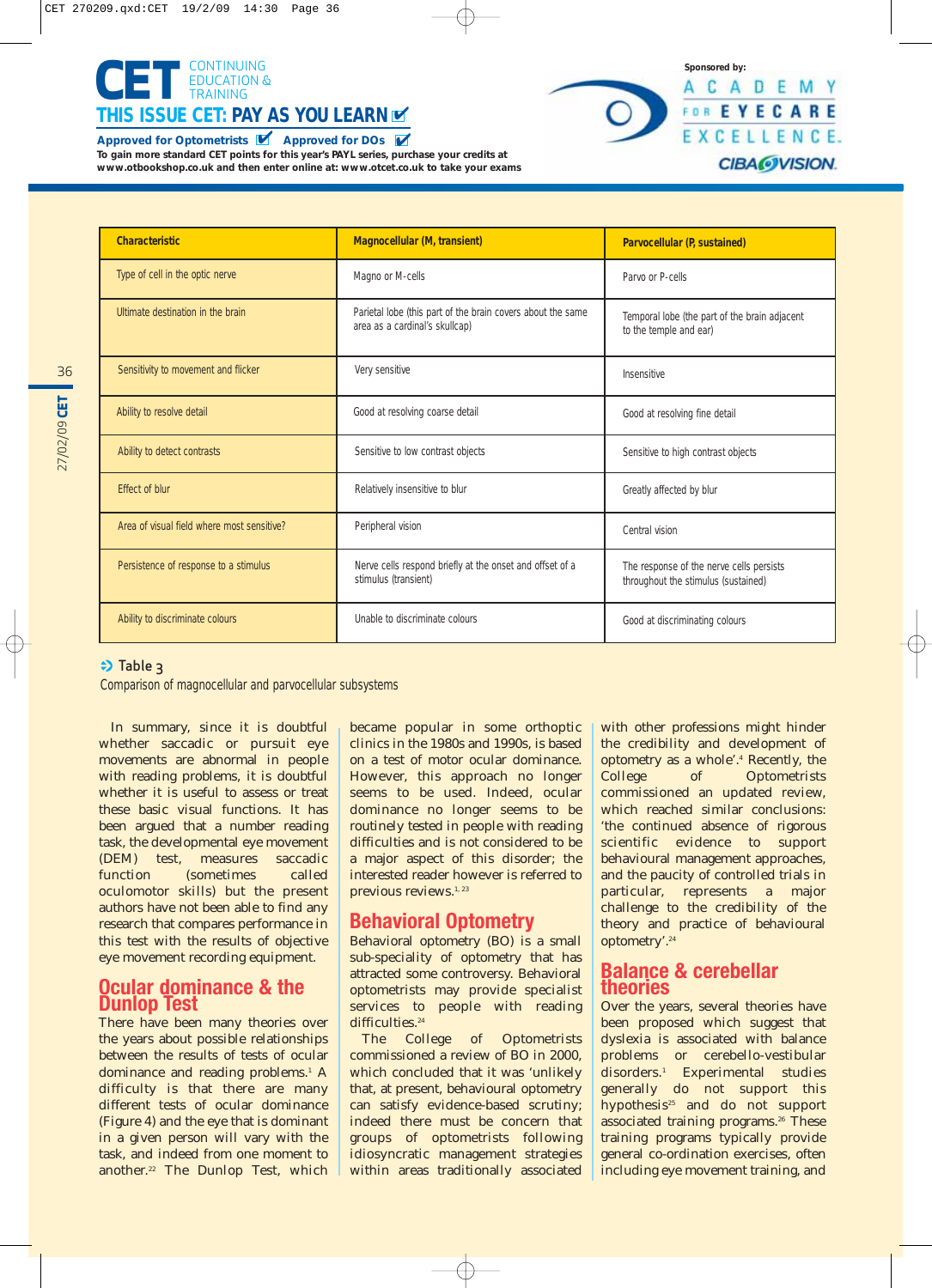

are commonly accompanied by extravagant claims about curing or ameliorating conditions such as dyslexia, dyspraxia, and ADD. The best advice is to adopt a sceptical approach towards any new treatment that is not supported by double-masked randomised placebo-controlled trials.

## **The magnocellular ("magno") deficit**

The human visual system processes the visual world via parallel pathways. The two most prominent of these pathways are the parvocellular (sustained) and magnocellular (transient) pathways (Table 3) and these are discussed also in parts 3 and 4 of this series of articles.

A review in 2001 summarised a large body of research indicating that up to two thirds of people with dyslexia have a deficit of the magno subsystem.<sup>1</sup> More recent studies have generally supported this association,<sup>27-29</sup> although a few studies have not supported the magno deficit hypothesis.14, 30, 31 Several methods have been used to detect the magno deficit, including motion perception, which has been linked with particular types of reading deficit.32 It has been suggested that the magno deficit is associated with timing or temporal functions in other modalities (e.g. auditory), although one study did not support this.<sup>27</sup> It has even been argued that 'temporal vision therapy' can be used to help reading disability,<sup>33</sup> although there appear to have been no randomised controlled trials.

Recent evidence suggests that the magno deficit may actually be quite rare in dyslexia, is unrelated to visual stress, and is unlikely to be causally related to the poor reading.34 In contrast, it has been argued that the magno deficit might contribute causally to poor reading by resulting in saccadic dysfunction. A recent study however indicates that this is not the case.18 Instead, the magno deficit has also been linked with visuospatial attention,<sup>35</sup> which is discussed later.

The magno deficit hypothesis is of questionable clinical significance to the practising optometrist. The magno deficit may be associated with impaired results on visual field tests that use the frequency-doubling technique (e.g. the Humphrey FDT perimeter), $36, 37$  although these effects seem to be subtle and unlikely to confound the use of FDT perimetry for the detection of glaucoma.<sup>2</sup> The magno deficit has been associated with reading and spelling errors that might be expected to result from visual confusions.1, 27 The magno deficit is correlated with binocular instability, 38, <sup>39</sup> and it is therefore possible that it is the binocular instability that accounts for these visual confusions.40

## **Visuospatial attention**

The perceptual span or form resolving field are terms used to describe the size of the area around the fixation point within which letters are recognised. It has long been argued that this may be abnormal in dyslexia,<sup>1</sup> and there is some evidence that this can be modified with training and that this might help reading.41 This may relate to the span of visual attention, which a previous review suggested may be atypical in dyslexia<sup>1</sup> and which has been associated with the magno deficit.<sup>35</sup> There is growing evidence of abnormalities in visuospatial attention in people with reading problems.<sup>42-48</sup> and this seems to be similar across the various subtypes of dyslexia.49 Treatment regimens based on visuospatial attention have been developed,<sup>50</sup> but do not seem to have been validated with randomised controlled trials in English-speaking populations.

The visuospatial attention deficit in dyslexia has been characterised by some workers as a weakened spotlight of visual attention. In 1999, the first author of this article proposed a unifying hypothesis that such a weakened spotlight might cause poor readers to become more aware of the peripheral detail on the page, resulting in the characteristic symptoms of visual stress; this might also impair the fusion lock (see Figure 1) resulting in binocular instability.<sup>51</sup>

## **Summary**

People with reading difficulties have a higher than usual prevalence of certain visual problems, most notably visual stress, binocular instability, and possibly convergence insufficiency and accommodative insufficiency. These visual problems cause symptoms that could contribute to reading difficulties. People with reading problems should therefore be referred to eye care practitioners who have specialised in vision and learning and who can carry out a specialised investigation to detect these problems, and any other visual factors that may be relevant. These other visual factors include conventional visual problems (e.g. refractive error), and an assessment of ocular health.

**Sponsored by:**

A C A D E M Y FOR EYECARE EXCELLENCE.

**CIBA@VISION.** 

# **Ethical declaration**

Bruce Evans developed the IFS exercises (Figure 3), which are marketed by i.O.O Sales Ltd., and receives a royalty based on sales of this product.

## *About the authors*

Bruce Evans is Director of Research at the Institute of Optometry and Visiting Professor to City University. He spends most of his working week in an independent optometric practice in Essex. Bruce first started researching visual factors in dyslexia in 1988 and he is author of the book "Dyslexia and Vision".

Peter Allen is a Principal Lecturer and Director of Clinics at Anglia Ruskin University. Peter is an examiner and assessor for the College of Optometrists. He is an active member of the Myopia and Visual Function research group including research in recent years on visual stress, reading, and accommodative facility.

Arnold Wilkins is Professor of Psychology at the University of Essex and Director of the Visual Perception Unit. His career has been spent mainly in research at the Medical Research Council Applied Psychology Unit in Cambridge where for many years he studied photosensitive epilepsy, a study that later generalised to an investigation of visual stress.

## *References*

See www.optometry.co.uk/references